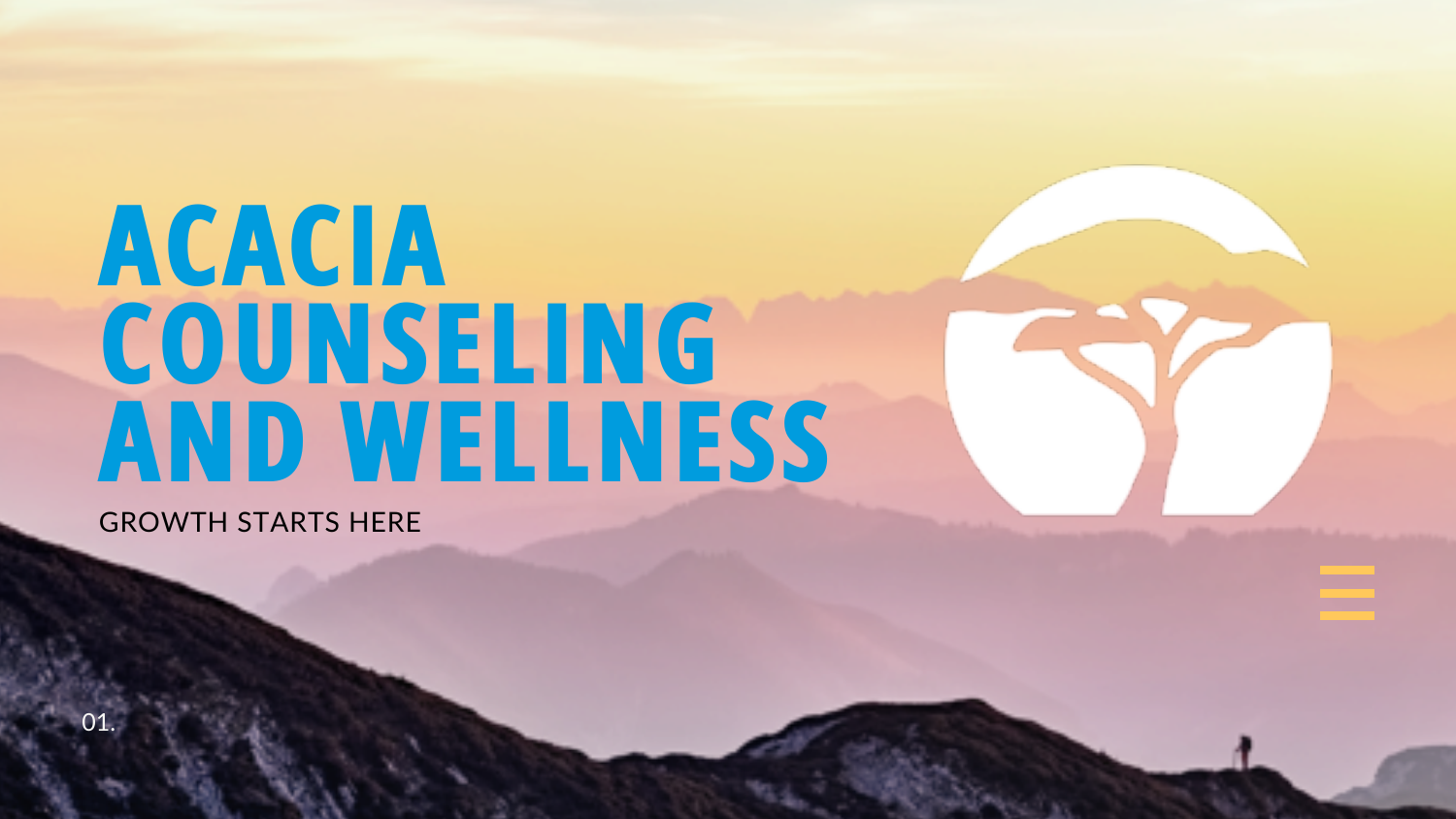

# **Our Journey**

Acacia was formed in 2014 to tear down barriers and advocate for students in their search for better outpatient mental health care. Today, Acacia is the leading provider of outpatient, college student mental health in seven cities across California and Minnesota and have served more than 9,000 college students in their mental health journeys.





#### 02. ACACIA COUNSELING AND WELLNESS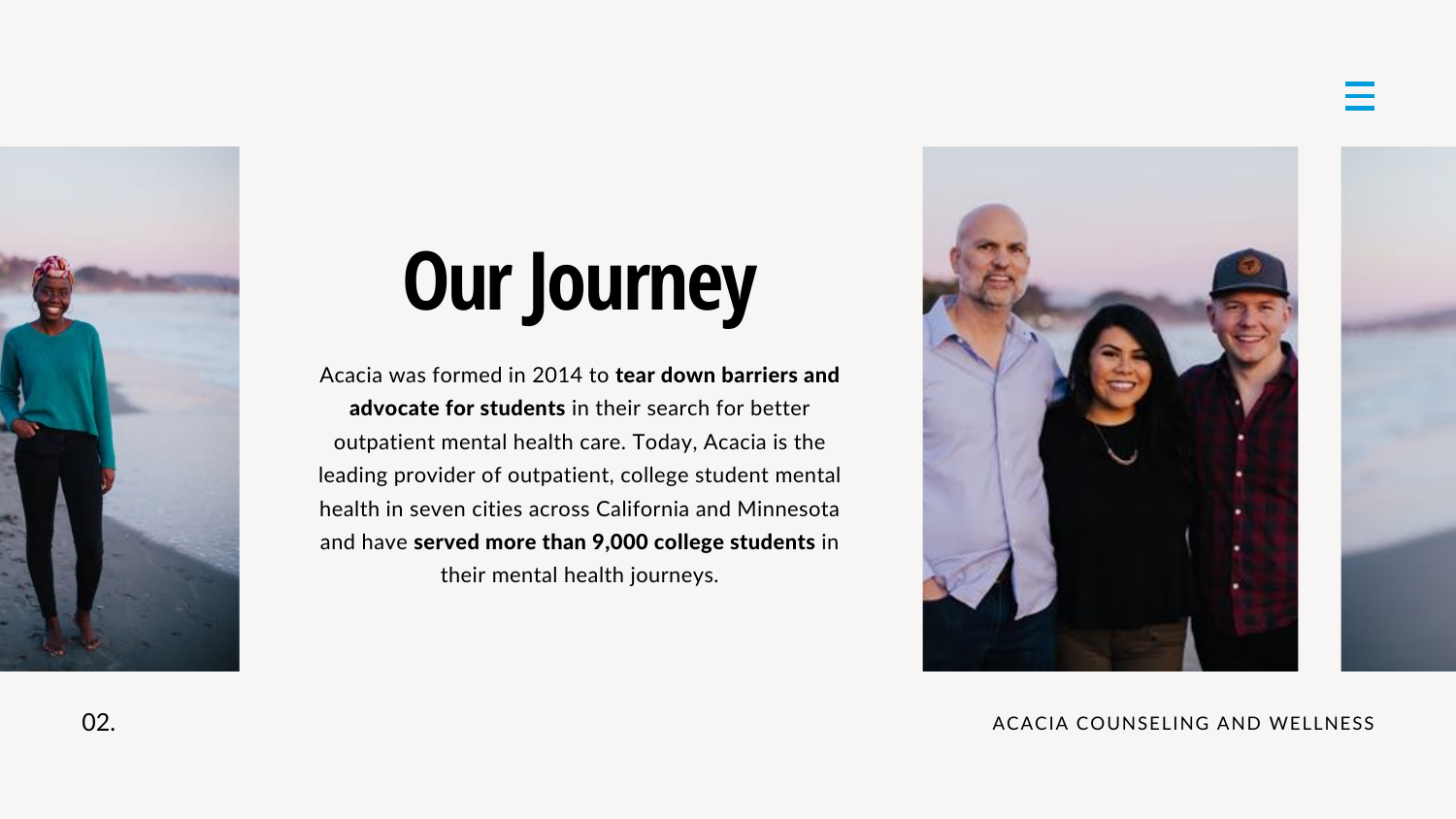### 

## **Our mission**



#### College student growth

Provide college students a safe, supportive space in which they receive quality and consistent mental health care that is highly accessible, affordable, specialized, and culturally sensitive.



#### 03. ACACIA COUNSELING AND WELLNESS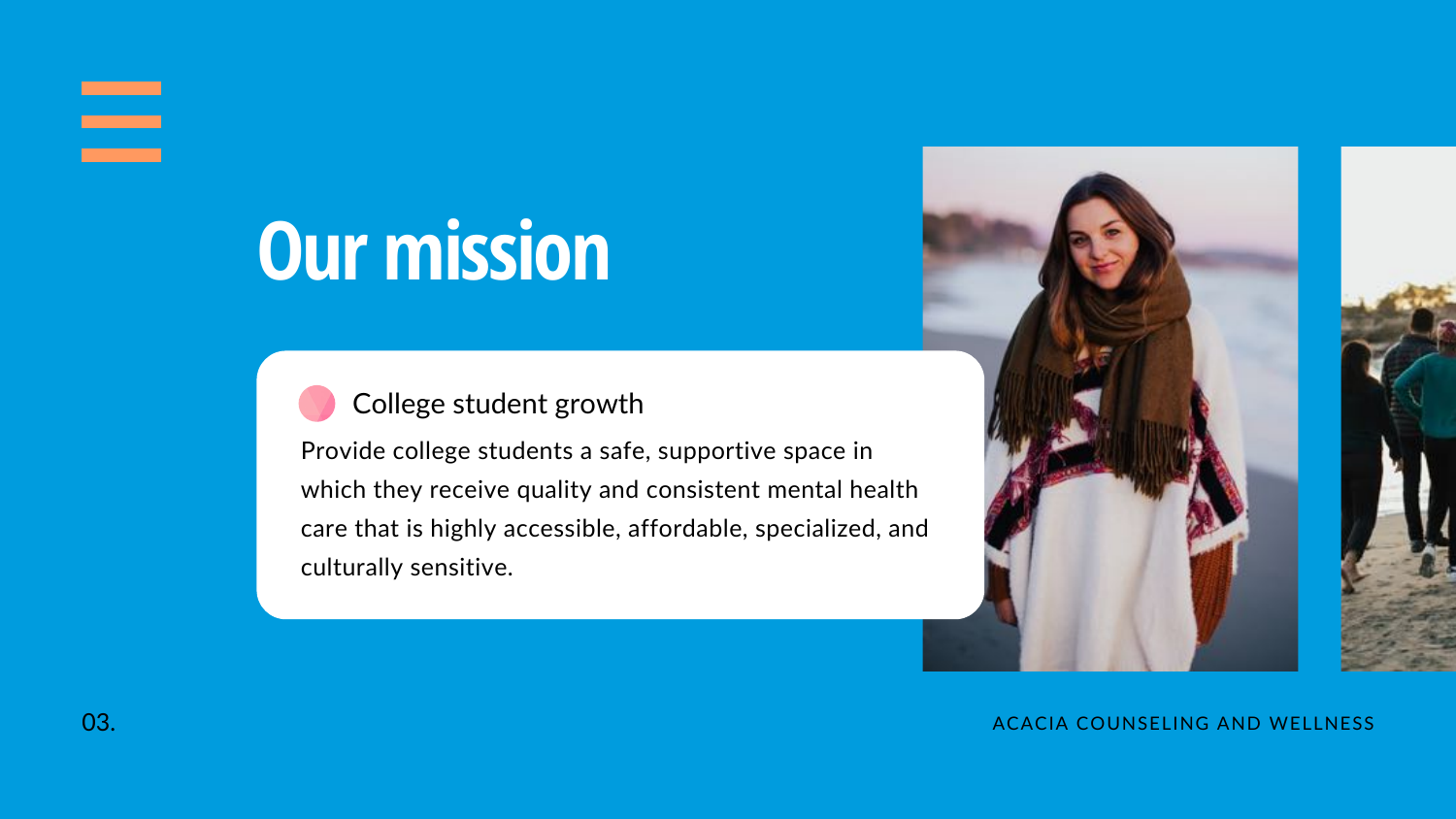#### We are Passionate

We care about the students we serve and it shows in the quality of care Acacia students receive.

1

## **Our Core Values**

04. ACACIA COUNSELING AND WELLNESS

### We are Inclusive

Different identities allow us to provide a more enriching environment and find more creative solutions.

We know that no one can do it by themselves and it takes a community to do great things.

2

We are Growing

Acacia works to open new clinics, expand services, and promote personal and professional growth.

3

### We are Supportive

4

### We are Fun

The work we do is very serious but it's important for us to laugh, smile, and have fun when we can!

5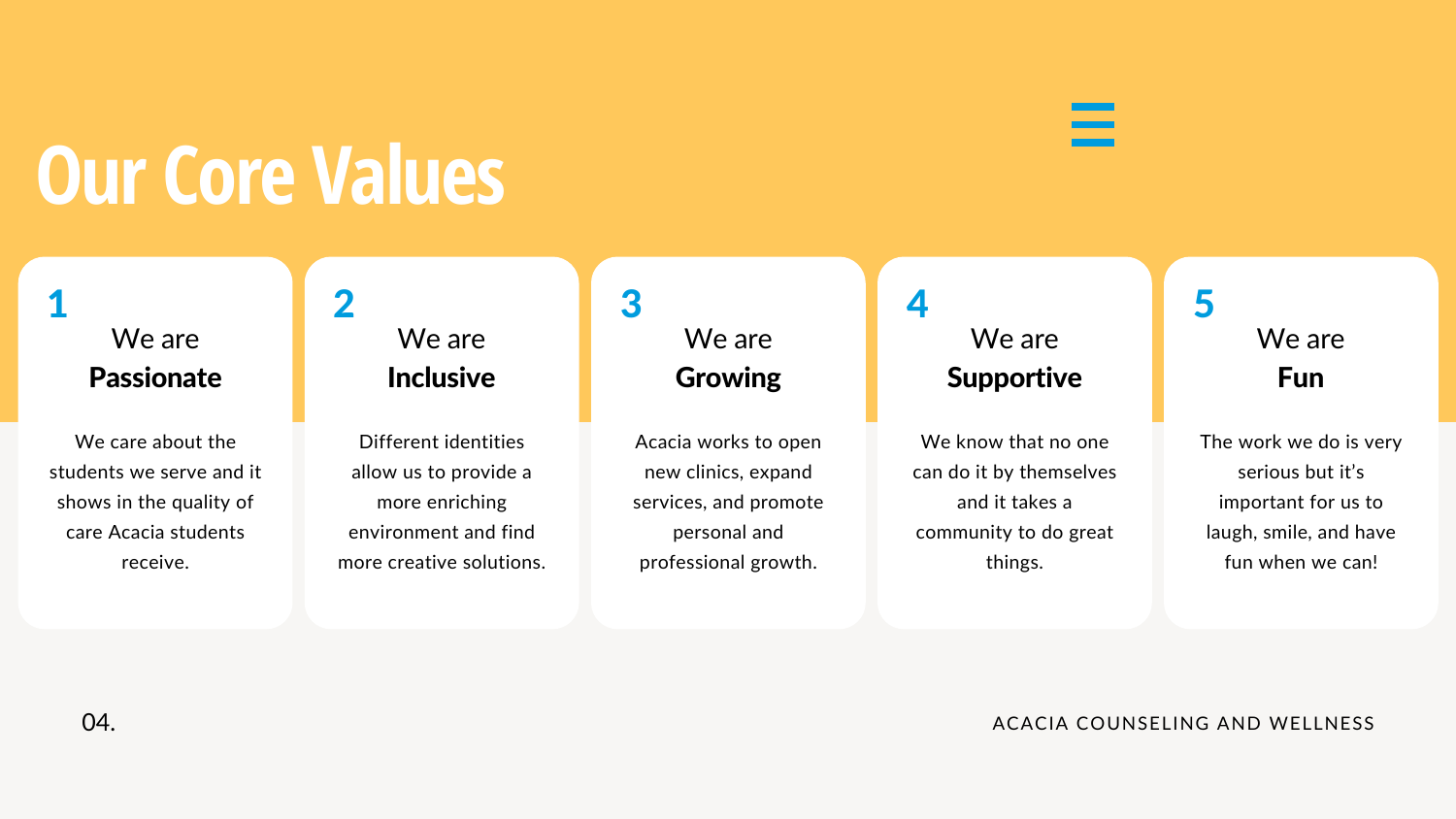

We strongly value our collaboration with clinical providers and their expertise! Acacia is a resource for university students and faculty and we want to grow alongside everyone by hiring providers that represent our communities, making a student' 's first interaction with therapy encouraging and impactful.

We strongly believe in creating a family at Acacia and we extend that invitation to you!





0 5 .



"We love serving students! It is our passion and our life's work. There is nothing more fulfilling to us than to see students thrive in the face of adversity and develop into even more amazing versions of themselves."





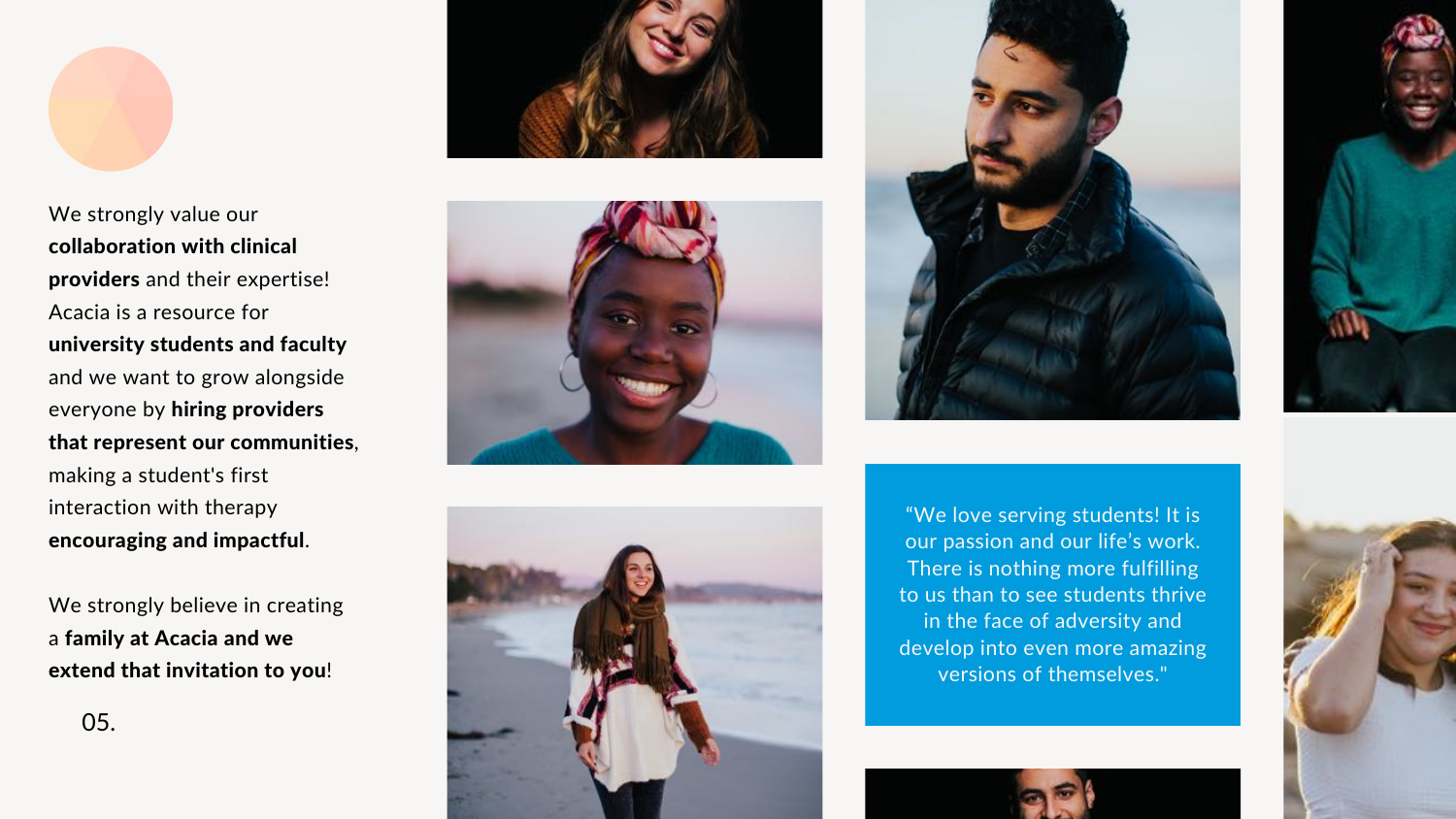



We offer long-term therapy, medication management, and wellness activities all in one place! We hire clinical teams that represent our communities and are passionate about the work.

We believe in equity in mental health access which means we strive to engage our communities' ' needs and help build resources within Acacia. We have a yearly internship program for undergraduate students called Mental Health Advocate' s Program and if a student cannot afford our services we have an in-house financial aid program called Roots that provides expense-free sessions a year. These along with committee membership roles, professional growth opportunities, and competitive salary and benefits make Acacia a great place to be.

### **Why Acacia?**

ACACIA COUNSELING AND WELLNESS